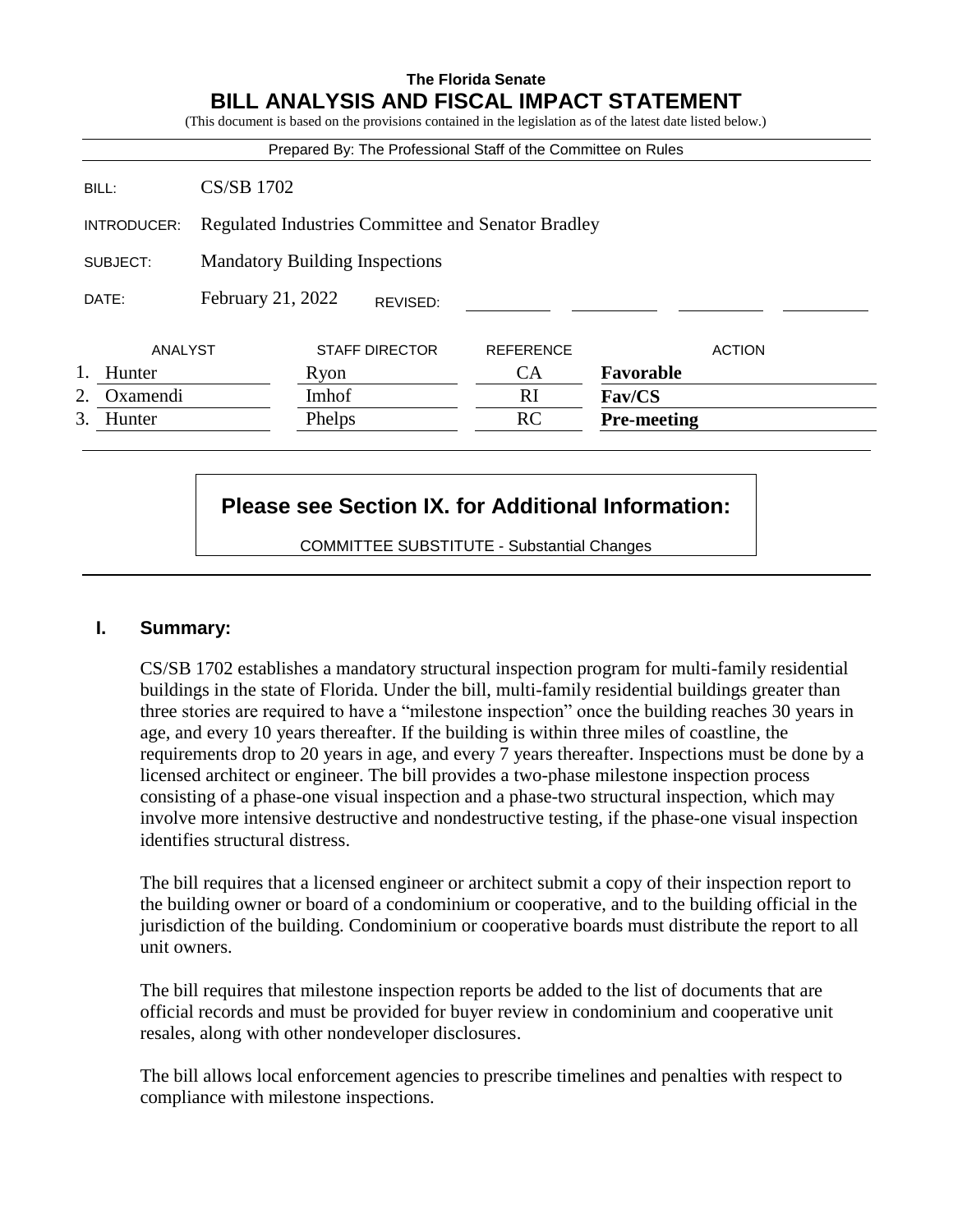Additionally, the bill directs the Florida Building Commission to establish comprehensive structural and life safety standards beyond the bill's requirements for maintaining and inspecting all building types, and to make them available for adoption by local governments at their discretion.

The act takes effect July 1, 2022.

# **II. Present Situation:**

#### **The Florida Building Code**

In 1974, Florida adopted legislation requiring all local governments to adopt and enforce a minimum building code that would ensure that Florida's minimum standards were met. Local governments could choose from four separate model codes. The state's role was limited to adopting all or relevant parts of new editions of the four model codes. Local governments could amend and enforce their local codes, as they desired.<sup>1</sup>

In 1992, Hurricane Andrew demonstrated that Florida's system of local codes did not work. Hurricane Andrew easily destroyed those structures that were allegedly built according to the strongest code. The Governor eventually appointed a study commission to review the system of local codes and make recommendations for modernizing the system. The 1998 Legislature adopted the study commission's recommendations for a single state building code and enhanced the oversight role of the state over local code enforcement. The 2000 Legislature authorized implementation of the Florida Building Code (Building Code), and that first edition replaced all local codes on March 1, 2002.<sup>2</sup> The current edition of the Building Code is the seventh edition, which is referred to as the 2020 Florida Building Code (Building Code).<sup>3</sup>

Chapter 553, part IV, F.S., is known as the "Florida Building Codes Act" (act). The purpose and intent of the act is to provide a mechanism for the uniform adoption, updating, interpretation, and enforcement of a single, unified state building code. The Building Code must be applied, administered, and enforced uniformly and consistently from jurisdiction to jurisdiction.<sup>4</sup>

The Florida Building Commission (commission) was statutorily created to implement the Building Code. The commission, which is housed within the Department of Business and Professional Regulation (DBPR), is a 19-member technical body made up of design professionals, contractors, and government experts in various disciplines covered by the Building Code.<sup>5</sup> The commission reviews several International Codes published by the International Code

<sup>1</sup> The Florida Building Commission Report to the 2006 Legislature, *Florida Department of Community Affairs,* p. 4, at [http://www.floridabuilding.org/fbc/publications/2006\\_Legislature\\_Rpt\\_rev2.pdf](http://www.floridabuilding.org/fbc/publications/2006_Legislature_Rpt_rev2.pdf) (last visited Jan. 26, 2021).

<sup>2</sup> *Id.*; *see also* DBPR, *Building Code Information System*, at: [https://floridabuilding.org/c/default.aspx#](https://floridabuilding.org/c/default.aspx) (last visited Jan. 26, 2022).

<sup>3</sup> *Id.*

 $4$  Section 553.72(1), F.S.

<sup>5</sup> Section 553.74, F.S.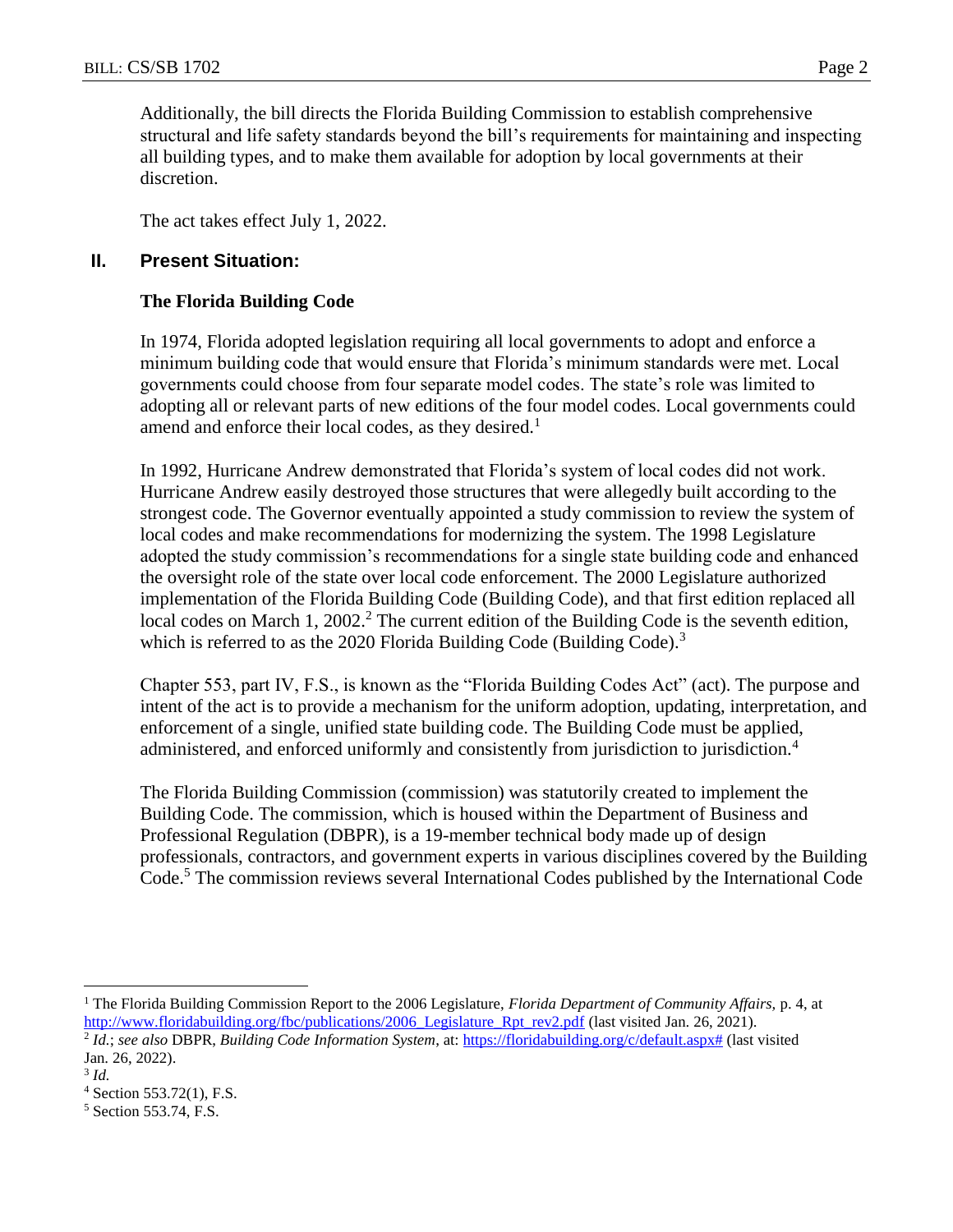Council,<sup>6</sup> the National Electric Code, and other nationally adopted model codes to determine if the Building Code needs to be updated, and adopts an updated Building Code every three years.<sup>7</sup>

#### *Local Enforcement of the Florida Building Code*

It is the intent of the Legislature that local governments have the power to inspect all buildings, structures, and facilities within their jurisdiction in protection of the public's health, safety, and welfare.<sup>8</sup> Every local government must enforce the Building Code and issue building permits.<sup>9</sup> It is unlawful for a person, firm, or corporation to construct, erect, alter, repair, secure, or demolish any building without first obtaining a permit from the local government enforcing agency or from such persons as may, by resolution or regulation, be directed to issue such permit, upon the payment of reasonable fees as set forth in a schedule of fees adopted by the enforcing agency.<sup>10</sup>

Any construction work that requires a building permit also requires plans and inspections to ensure the work complies with the Building Code. The Building Code requires certain building, electrical, plumbing, mechanical, and gas inspections.<sup>11</sup> Construction work may not be done beyond a certain point until it passes an inspection. Generally speaking, a permit for construction work that passes the required inspections is considered completed or closed.<sup>12</sup>

The Florida Building Code does not contain mandatory requirements for the maintenance and inspection of existing buildings in the state. However, local governments are empowered to enact such requirements at their discretion to apply throughout a local jurisdiction. Some local jurisdictions in the state have used the following model standards to aid in their adoption of local requirements for the maintenance and inspections of existing buildings: the International Property Maintenance Code, the Standard Housing Code, and the Standard Unsafe Building Abatement Code, or some combination thereof.<sup>13</sup>

Mandatory inspections of existing condominium buildings were once required by Florida law, but the law was repealed shortly after enactment. In 2008, the Legislature mandated that every condominium greater than three stories in height be inspected for maintenance, useful life, and replacement costs of the common elements every five years by an engineer or architect licensed in the state.<sup>14</sup> A condominium association could waive this requirement for five years by a

<sup>6</sup> The International Code Council (ICC) is an association that develops model codes and standards used in the design, building, and compliance process to "construct safe, sustainable, affordable and resilient structures." International Code Council, *About the ICC*, available at <https://www.iccsafe.org/about/who-we-are/> (last visited Jan. 26, 2022).

<sup>7</sup> Sections 553.73(7), F.S.

<sup>8</sup> Section 553.72, F.S.

<sup>9</sup> Sections 125.01(1)(bb), 125.56(1), and 553.80(1), F.S.

<sup>&</sup>lt;sup>10</sup> Sections 125.56(4)(a) and 553.79(1), F.S.

 $11$  2020 Florida Building Code (7th ed.), s. 110.

<sup>12</sup> Doug Wise, *Closing Inactive & Excluded Building Permits*, Palm Beach County Planning, Zoning & Building Department, Building Division, at: [http://discover.pbcgov.org/pzb/building/BuildingCodes/PBO-](http://discover.pbcgov.org/pzb/building/BuildingCodes/PBO-126%20%E2%80%93%20Closing%20Inactive%20and%20Excluded%20Building%20Permits.pdf)[126%20%E2%80%93%20Closing%20Inactive%20and%20Excluded%20Building%20Permits.pdf](http://discover.pbcgov.org/pzb/building/BuildingCodes/PBO-126%20%E2%80%93%20Closing%20Inactive%20and%20Excluded%20Building%20Permits.pdf) (last visited Jan. 26, 2022).

<sup>13</sup> *See* Department of Business and Professional Regulation, *2022 Agency Legislative Bill Analysis for SB 1702* at p. 2 (Jan. 7, 2022) (on file with the Senate Committee on Regulated Industries).

<sup>14</sup> Ch. 2008-28, Laws of Fla.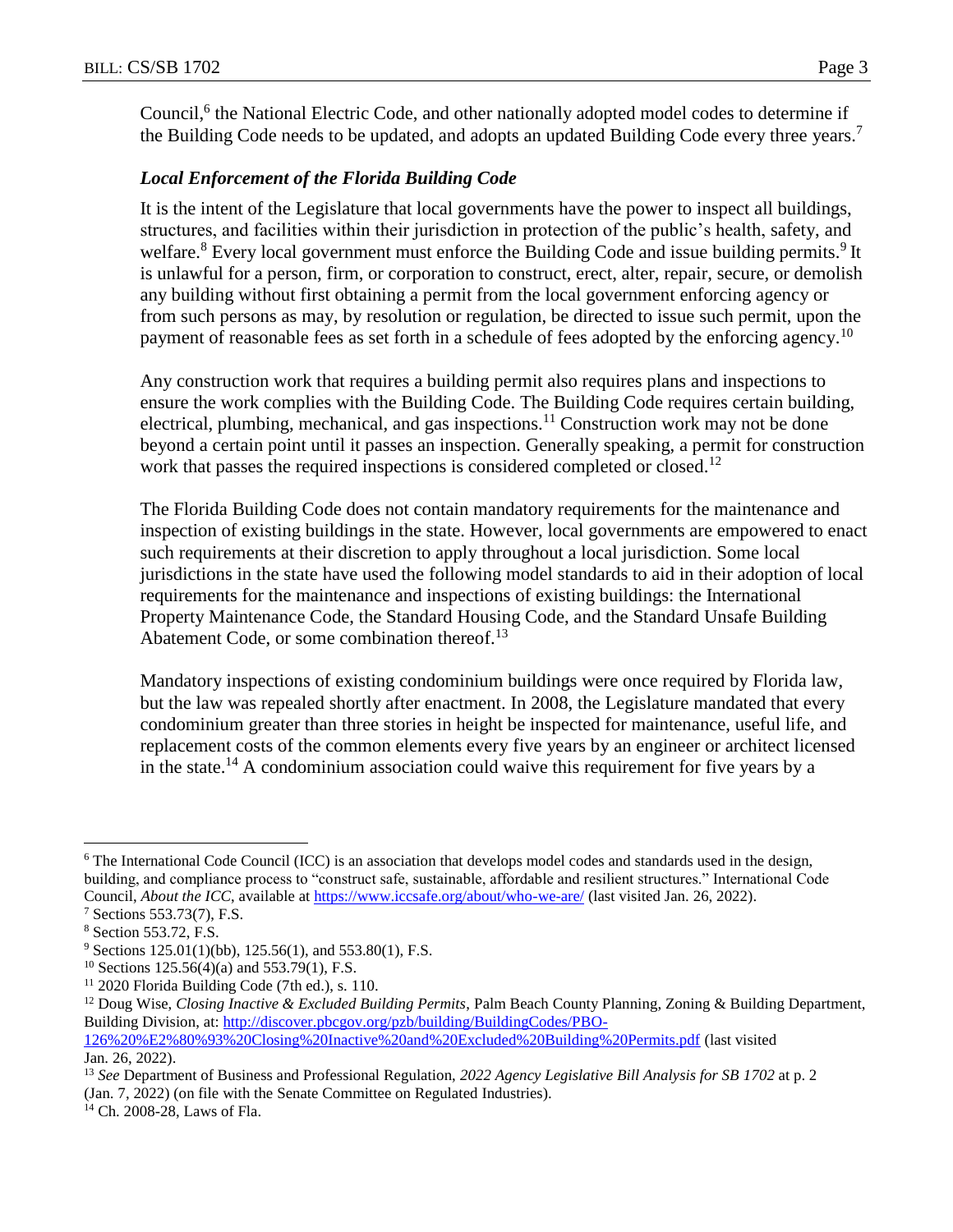majority vote of interests present at a properly called meeting of the association.<sup>15</sup> This provision was repealed in  $2010^{16}$ 

#### **Building Code Administrators and Inspectors and Plans Examiners**

Building officials, inspectors, and plans examiners are regulated by the Florida Building Code Administrators and Inspectors Board (FBCAIB) within the DBPR. The FBCAIB consists of nine members appointed by the Governor and subjected to confirmation by the Senate.<sup>17</sup>

A building code administrator, otherwise known as a building official, is a local government employee or a person contracted by a local government who supervises building code activities, including plans review, enforcement, and inspection.<sup>18</sup>

A building code inspector (inspector) inspects construction that requires permits to determine compliance with the Building Code and state accessibility laws. Inspectors are divided into several different categories. An inspector's ability to practice is limited to the category or categories in which the inspector has been licensed. The inspector categories are:<sup>19</sup>

- Building inspector;
- Coastal construction inspector;
- Commercial electrical inspector;
- Residential electrical inspector;
- Mechanical inspector;
- Plumbing inspector;
- Residential inspector; and
- Electrical inspector.

A plans examiner reviews plans submitted for building permits to determine design compliance with construction codes. The term includes a residential plans examiner who is qualified to determine that plans submitted for building permits comply with the applicable residential building, plumbing, mechanical, electrical, gas, energy, accessibility, and other applicable construction codes. A plans examiner's ability to practice is limited to the category or categories in which the plans examiner has been licensed. The plans examiner categories are:  $20$ 

- Building plans examiner;
- Plumbing plans examiner;
- Mechanical plans examiner; and
- Electrical plans examiner.

- <sup>18</sup> Section 468.603(2), F.S.
- <sup>19</sup> Section 468.603(5), F.S.

 $\overline{a}$ <sup>15</sup> *Id.*

<sup>16</sup> Ch. 2010-176, s. 59, Laws of Fla.

<sup>&</sup>lt;sup>17</sup> Section 468.605, F.S.

<sup>20</sup> Section 468.603(8), F.S.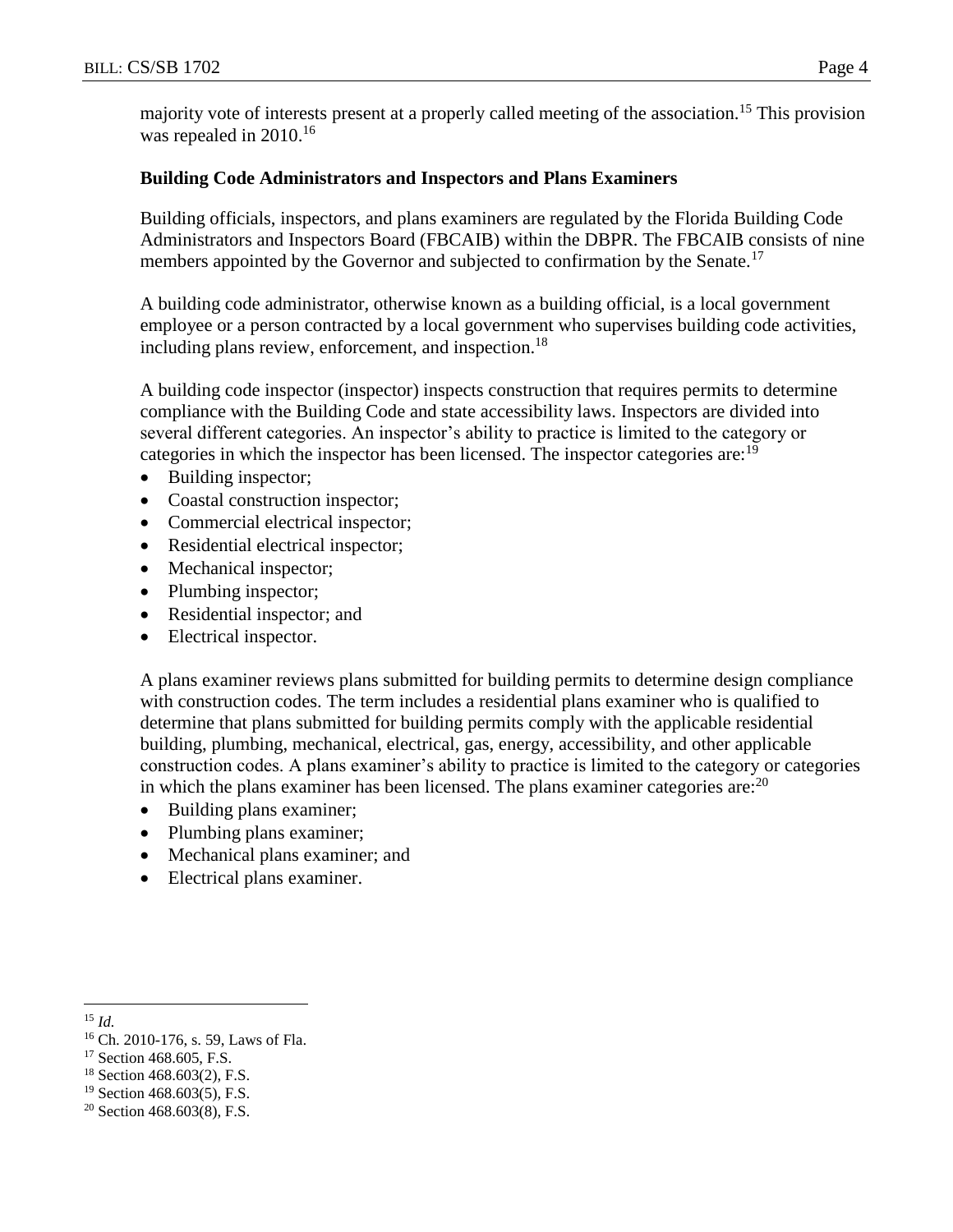#### **Threshold Building Inspections**

In 1981, a "five-story Harbour Cay Condominium building in Cocoa Beach, Florida, collapsed during the placement of concrete for the roof slab, killing 11 workers and injuring 23 more."<sup>21</sup> In response to this tragedy, the Legislature instituted threshold building inspections, requiring licensed "special inspectors" to conduct inspections for all threshold buildings.<sup>22</sup> A special inspector is a licensed architect or registered engineer who is certified under chs. 471 or 481, F.S., to conduct inspections of threshold buildings.<sup>23</sup>

A threshold building is defined as any building which is greater than three stories or 50 feet in height, or which has an assembly occupancy classification, as defined in the Building Code, which exceeds  $5,000$  square feet in area and an occupant content of greater than  $500$  persons.<sup>24</sup> An enforcing agency must require a special inspector to perform structural inspections on a threshold building during new construction or during repair or restoration projects in which the structural system or structural loading of a building is being modified.<sup>25</sup>

For a building that qualifies as a threshold building, a structural inspection plan must be submitted by the special inspector and the design professional of record to the enforcing agency prior to the issuance of a building permit for the construction of or modification to the building.<sup>26</sup> However, a fee-simple owner may declare a building a threshold building even when it does not meet the definitions.<sup>27</sup>

The inspection plan for a threshold building provides specific inspection instructions to provide for the adequate inspection of the construction. The owner must retain the services of a special inspector who must inspect the building according to the special inspection plan. In addition, the inspector must determine that a professional engineer who specializes in shoring design has inspected the shoring and reshoring for conformance with the shoring and reshoring plans submitted to the enforcing agency.<sup>28</sup> Special inspectors report directly to local building administrators and officials. The role of threshold building inspectors is unique to Florida.<sup>29</sup>

There were 8,515 active Building Code Administrators/Inspectors licensed in Florida in Fiscal Year 2020-2021.<sup>30</sup>

<sup>21</sup> National Institute of Standards and Technology, Harbour Cay Condominium Collapse Florida 1981, available at<https://www.nist.gov/el/harbour-cay-condominium-collapse-florida-1981> (last visited Jan. 26, 2022).

<sup>&</sup>lt;sup>22</sup> Florida Building Commission, Florida Building Construction Standards available at [https://www.floridabuilding.org/fbc/commission/FBC\\_0413/Commission\\_Education\\_POC/173/173-1-MATERIAL%20.pdf](https://www.floridabuilding.org/fbc/commission/FBC_0413/Commission_Education_POC/173/173-1-MATERIAL%20.pdf) (last visited Jan. 26, 2022).

<sup>23</sup> See s. 553.71, F.S.

<sup>24</sup> See s. 553.71, F.S.

<sup>25</sup> Section 553.79(5)(a), F.S.

<sup>26</sup> *Id.*

<sup>27</sup> *Id.*

<sup>28</sup> *Id.*

<sup>&</sup>lt;sup>29</sup> Florida Board of Professional Engineers, What Are Threshold Building Inspectors?, a[t https://fbpe.org/what-are-threshold](https://fbpe.org/what-are-threshold-building-inspectors/)[building-inspectors/](https://fbpe.org/what-are-threshold-building-inspectors/) (last visited Jan. 26, 2022).

<sup>30</sup> Department of Business and Professional Regulation, *2020-2021 Annual Report, Division of Certified Public Accounting, Division of Professions, Division of Real Estate, Division of Regulation* at p. 20, at

[http://www.myfloridalicense.com/DBPR/os/documents/DivisionAnnualReport\\_FY2021.pdf](http://www.myfloridalicense.com/DBPR/os/documents/DivisionAnnualReport_FY2021.pdf) (last visited Jan. 27, 2022).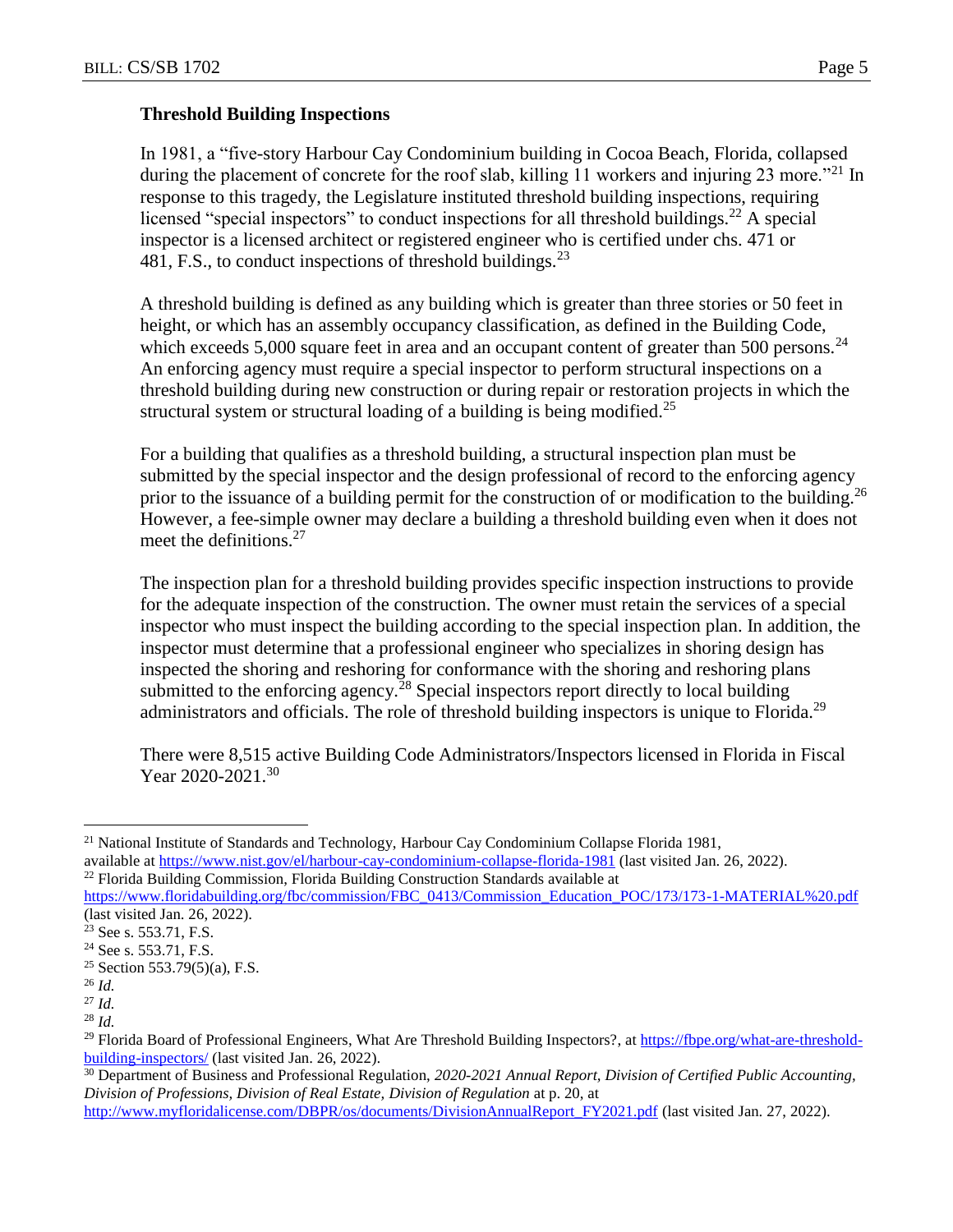#### **Local Building Recertification Programs**

Florida does not require recertification of buildings or regular inspections of existing buildings, which is consistent with state building codes across the country. Miami-Dade and Broward Counties have amended their local building codes requiring a recertification process and inspection of buildings 40 years and older. Miami-Dade's program was established in the 1970s, and Broward County's program was modeled after Miami-Dade's and has been in effect since January 2006.<sup>31</sup>

Miami Dade's recertification program states that:

All buildings, except single-family residences, duplexes and minor structures as defined below, shall be recertified in the manner described below where such buildings or structures have been in existence for forty (40) years or longer, as determined by the Building Official, who shall at such time issue a Notice of Required Inspection to the building owner. Subsequent recertification shall be required at ten (10) years interval. In the event a building is determined to be structurally and electrically safe under the conditions set forth herein, and such building or structure is less than forty (40) years of age, recertification shall not be required for a minimum of ten (10) years from that time, or age forty (40), whichever is the longer period of time.<sup>32</sup>

Inspection procedures shall "conform, in general, with the minimum inspection procedural guidelines" issued by the county, and are for the purpose of determining the general structural condition of the building or structure to the extent reasonably possible which affects the safety of the building or structure.<sup>33</sup> Miami Dade's recertification program exempts buildings under 2,000 square feet,  $34$  and Broward's program exempts buildings under 3,500 square feet.  $35$  The inspections must be carried out by a professional engineer or architect registered with the State of Florida.<sup>36</sup>

Following the 2021 tragedy in Surfside, Florida, where a 12-story condominium building, known as Champlain Towers South, unexpectedly experienced structural failure and partially collapsed, resulting in the death of 98 people, the concept of recertification programs gained considerable attention. The City of Boca Raton recently instituted a building recertification program for

<sup>&</sup>lt;sup>31</sup>Broward County, Building Safety Inspection Program, available at

[https://www.broward.org/CodeAppeals/Documents/Broward%20County%20Building%20Safety%20Inspection%20Program](https://www.broward.org/CodeAppeals/Documents/Broward%20County%20Building%20Safety%20Inspection%20Program.pdf) [.pdf](https://www.broward.org/CodeAppeals/Documents/Broward%20County%20Building%20Safety%20Inspection%20Program.pdf) (last visited Jan. 26, 2022).

<sup>&</sup>lt;sup>32</sup> See Code of Miami-Dade, ch. 8 Building Code, s. 8-11(f)(ii), a[t https://library.municode.com/fl/miami\\_](https://library.municode.com/fl/miami_-_dade_county/codes/code_of_ordinances?nodeId=PTIIICOOR_CH8BUCO_ARTIAD_S8-11EXBU) dade\_county/codes/code\_of\_ordinances?nodeId=PTIIICOOR\_CH8BUCO\_ARTIAD\_S8-11EXBU (last visited Jan. 26, 2022).

 $33$  *Id.* at s.  $8-11(f)(i)$ .

<sup>34</sup> *Id*. at s. 8-11(f)(ii).

<sup>35</sup>Broward County , Building Safety Inspection Program, *available at:*

[https://www.broward.org/CodeAppeals/Documents/Broward%20County%20Building%20Safety%20Inspection%20Program](https://www.broward.org/CodeAppeals/Documents/Broward%20County%20Building%20Safety%20Inspection%20Program.pdf) [.pdf](https://www.broward.org/CodeAppeals/Documents/Broward%20County%20Building%20Safety%20Inspection%20Program.pdf) (last visited Jan. 19, 2022)

<sup>36</sup> *See* id., and Code of Miami-Dade, ch. 8, Building Code, s. 8-11(iv).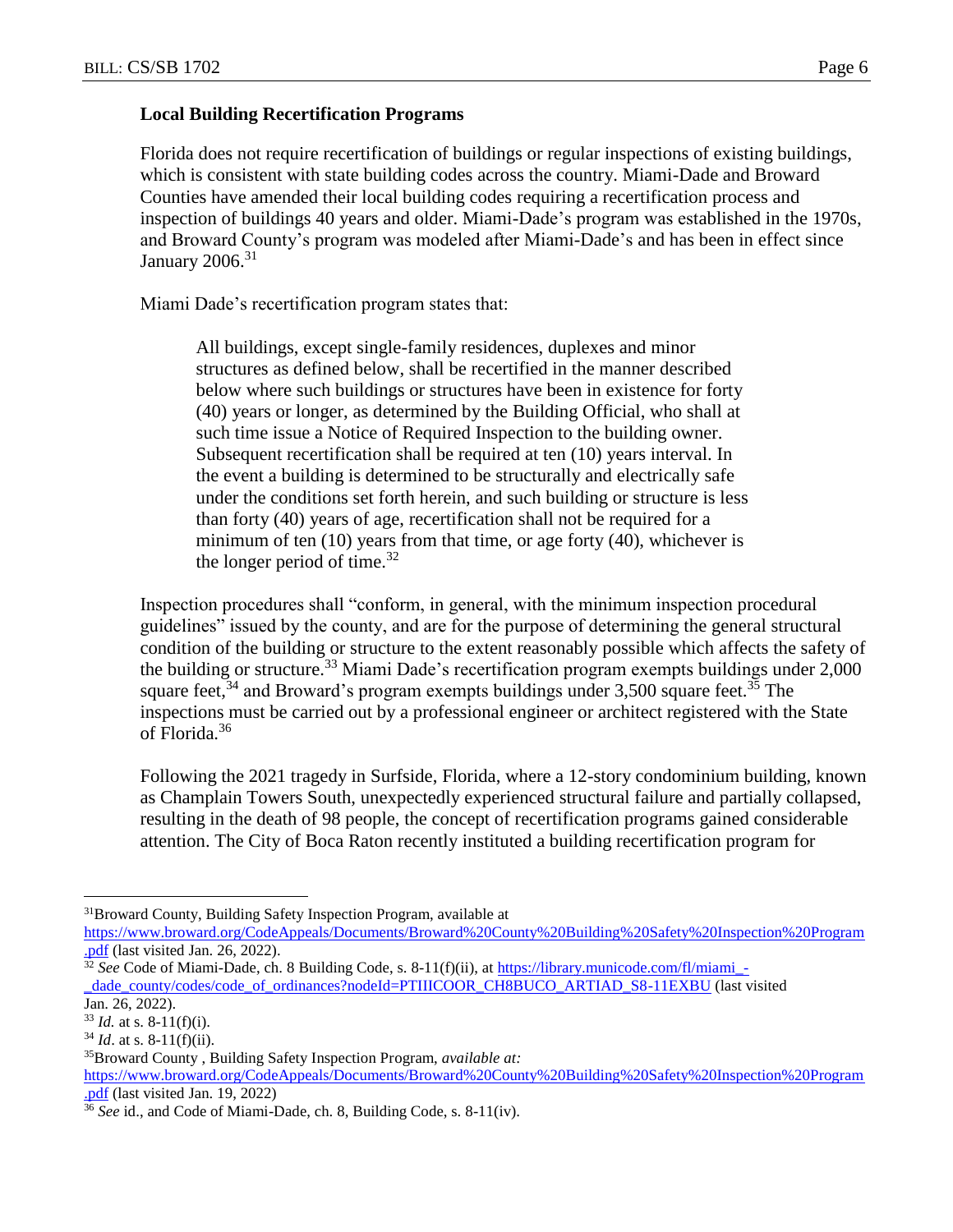buildings over 30 years of age that are greater than three stories or 50 feet in height, or greater than 5,000 square feet and have an occupancy greater than 500 people.<sup>37</sup>

# **Condominiums and Cooperatives**

#### *Condominiums*

A condominium is a "form of ownership of real property created under ch. 718, F.S,"<sup>38</sup> the Condominium Act. Condominium unit owners are in a unique legal position because they are exclusive owners of property within a community, joint owners of community common elements, and members of the condominium association.<sup>39</sup> For unit owners, membership in the association is an unalienable right and required condition of unit ownership.<sup>40</sup>

A condominium association is administered by a board of directors referred to as a "board of administration."<sup>41</sup> The board of administration is comprised of individual unit owners elected by the members of a community to manage community affairs and represent the interests of the association. Association board members must enforce a community's governing documents and are responsible for maintaining a condominium's common elements which are owned in undivided shares by unit owners.<sup>42</sup>

There are 1,529,764 condominium units in Florida operated by 27,588 associations.<sup>43</sup> Approximately 912,376 of these condominium units in Florida are at least 30 years in age.<sup>44</sup> Further breakdown of the age of condominium units in Florida is as follows:

- $\bullet$  105,404 units 50 years old or older;
- $\bullet$  479,435 units 40-50 years old;
- $\bullet$  327,537 units 30-40 years old;
- $141,773 \text{ units} 20-30 \text{ years old};$
- $\bullet$  428,657 units 10-20 years old; and
- $46,958 \text{ units} 0.10 \text{ years old.}^{45}$

It is estimated that there are over 2 million residents occupying condominiums 30 years or older in Florida, based upon census data of approximately 2.2 persons living in an average condominium unit.<sup>46</sup>

 $\overline{a}$ 

<sup>46</sup> *Id.* 

<sup>37</sup> City of Boca Raton. Ordinance 5589, *available at:* [https://www.myboca.us/DocumentCenter/View/28152/Ordinance-No-](https://www.myboca.us/DocumentCenter/View/28152/Ordinance-No-5589?bidId)[5589?bidId=](https://www.myboca.us/DocumentCenter/View/28152/Ordinance-No-5589?bidId) (last visited Jan. 21, 2022)

<sup>38</sup> Section 718.103(11), F.S.

<sup>39</sup> *See* s. 718.103, F.S., for the terms used in the Condominium Act.

<sup>40</sup> *Id.*

<sup>41</sup> Section 718.103(4), F.S.

<sup>42</sup> Section 718.103(2), F.S.

<sup>&</sup>lt;sup>43</sup> Report of the Florida Bar RPPTL Condominium Law and Policy Life Safety Advisory Task Force (Task Force Report), p. 4, *available at:* [https://www-media.floridabar.org/uploads/2021/10/Condominium-Law-and-Policy-Life-Safety-Advisory-](https://www-media.floridabar.org/uploads/2021/10/Condominium-Law-and-Policy-Life-Safety-Advisory-Task-Force-Report.pdf)

[Task-Force-Report.pdf](https://www-media.floridabar.org/uploads/2021/10/Condominium-Law-and-Policy-Life-Safety-Advisory-Task-Force-Report.pdf) (last visited Jan. 21, 2022)*.*  $\overline{44}$  *Id.* 

<sup>45</sup> *Id.*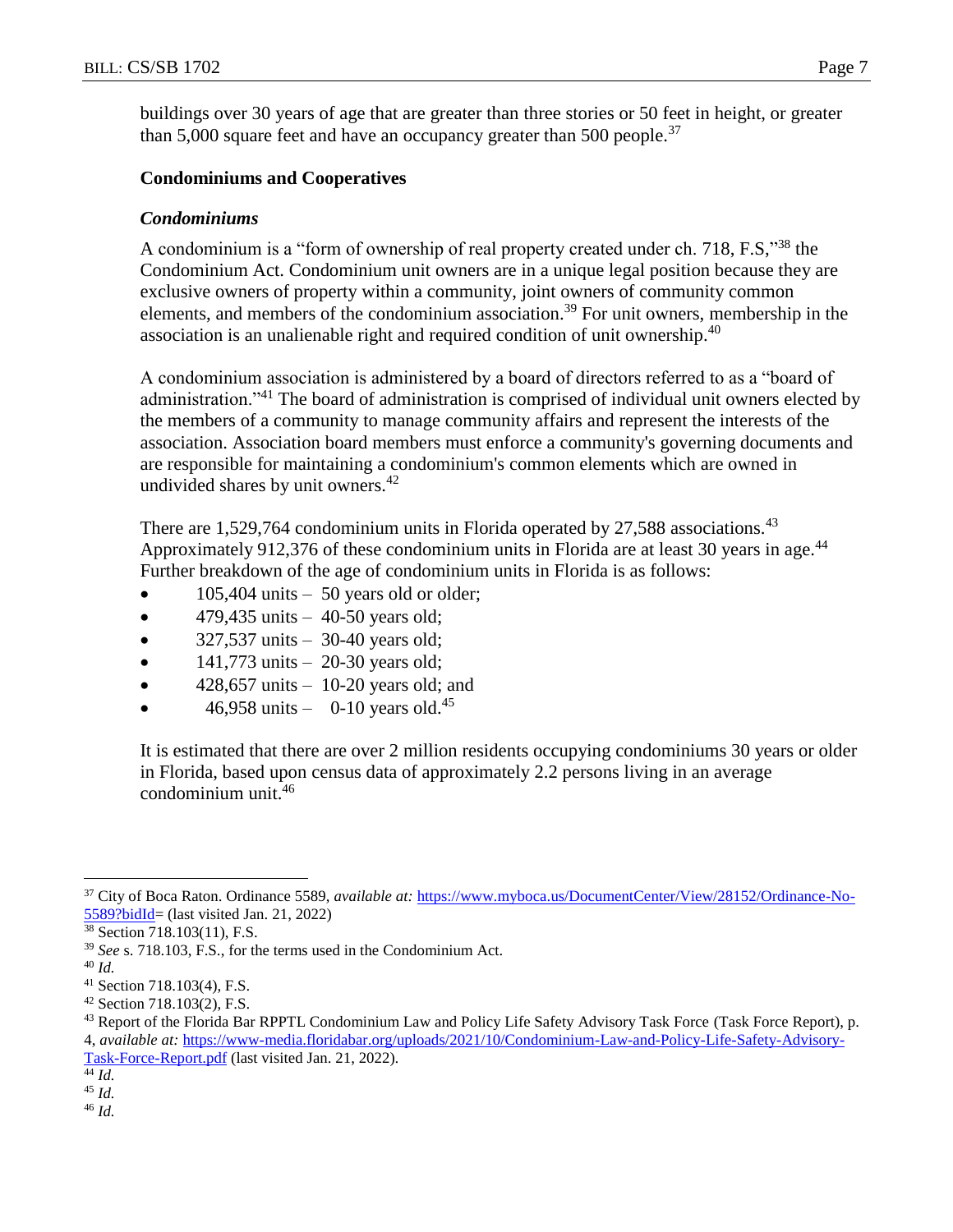#### *Cooperatives*

Section 719.103(12), F.S., defines a "cooperative" to mean:

[T]hat form of ownership of real property wherein legal title is vested in a corporation or other entity and the beneficial use is evidenced by an ownership interest in the association and a lease or other muniment of title or possession granted by the association as the owner of all the cooperative property.

A cooperative differs from a condominium because, in a cooperative, no unit is individually owned. Instead, a cooperative owner receives an exclusive right to occupy the unit based on their ownership interest in the cooperative entity as a whole. A cooperative owner is either a stockholder or member of a cooperative apartment corporation who is entitled, solely by reason of ownership of stock or membership in the corporation, to occupy an apartment in a building owned by the corporation.<sup>47</sup> The cooperative holds the legal title to the unit and all common elements. The cooperative association may assess costs for the maintenance of common expenses.<sup>48</sup> There are 778 cooperative associations in Florida that are registered with the DBPR. 49

#### *Official Records*

Florida law specifies the official records that condominium and cooperative associations must maintain.<sup>50</sup> Generally, the official records must be maintained in Florida for at least seven years.<sup>51</sup> Certain of these records must be accessible to the members of an association.<sup>52</sup> Additionally, certain records are protected or restricted from disclosure to members, such as records protected by attorney-client privilege, personnel records, and personal identifying records of owners.<sup>53</sup>

Condominium associations with 150 or more units are required to post digital copies of specified documents on their website or make such documents available through an application that can be downloaded on a mobile device.<sup>54</sup> Cooperative associations are not required to maintain such a website.

#### *Pre-sale Disclosures*

Developers and nondeveloper owners of condominium or cooperative units must give certain documents to a prospective buyer or lessee before the execution of a contract for the sale of a residential unit. 55

<sup>47</sup> *See Walters v. Agency for Health Care Administration*, 288 So.3d 1215 (Fla. 3d DCA 2019), *review dismissed* 2020 WL 3442763 (Fla. 2020).

<sup>48</sup> *See* ss. 719.106(1)(g) and 719.107, F.S.

<sup>49</sup> *See* Task Force Report, pp. 4-5.

 $50$  See ss. 718.111(12) and 719.104(2), F.S.

 $51$  See ss. 718.111(12)(b) and 719.104(2)(b), F.S.

<sup>52</sup> *See* ss. 718.111(12)(b) and 719.104(2)(c), F.S.

<sup>53</sup> *See* ss. 718.111(12)(c) and 719.104(2)(c), F.S.

<sup>54</sup> Section 718.111(12)(g), F.S.

<sup>55</sup> Sections 718.503 and 719.503, F.S.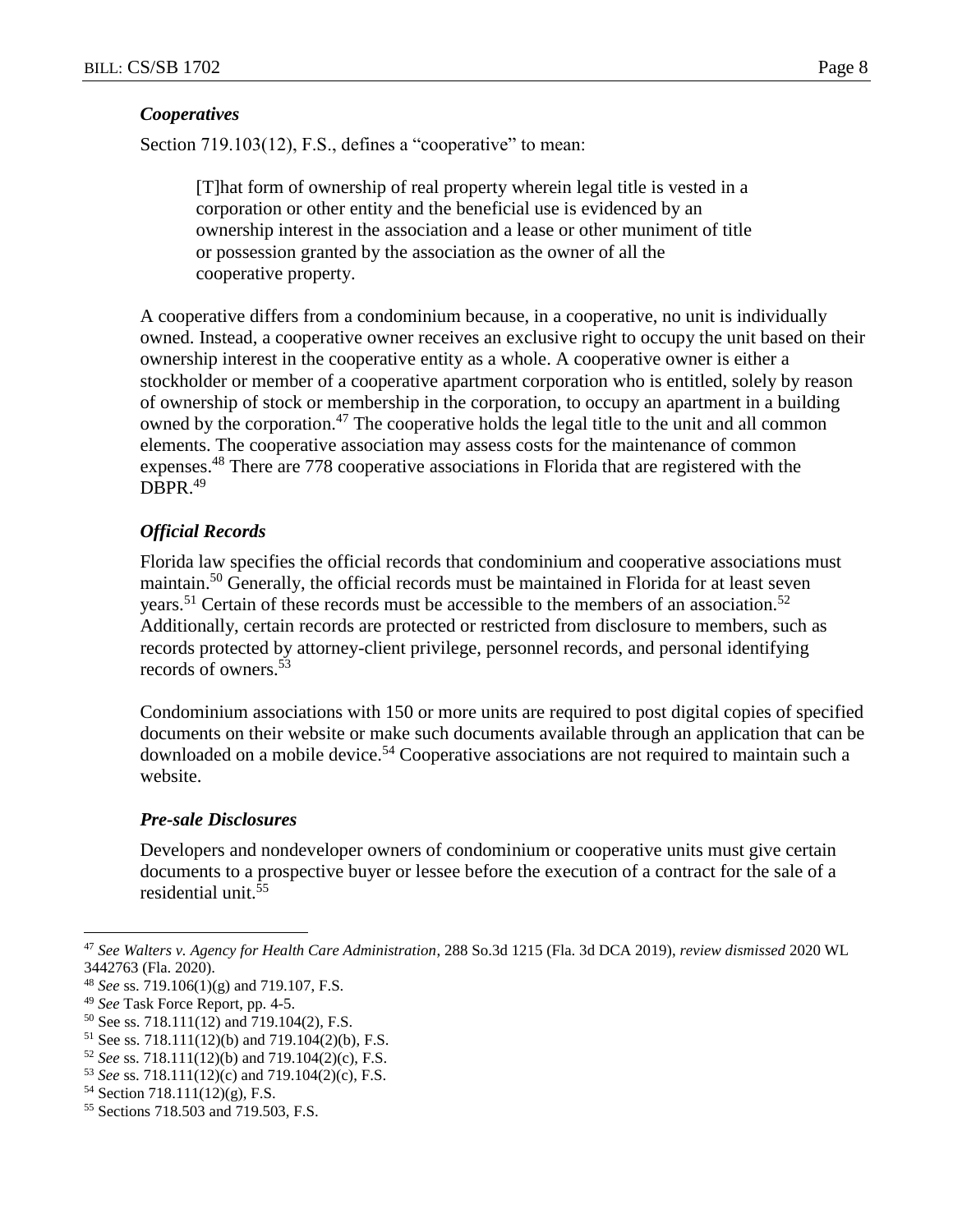The developer may not close for 15 days following the execution of a purchase contract, or execution of a lease of a residential unit for an unexpired term of more than five years, and delivery of the required documents to the buyer, including the documents creating the association, the bylaws, and the estimated operating budget of the association. A prospective purchaser may void the contract within 15 days of his or her receipt of all the required documents.<sup>56</sup>

A nondeveloper unit owner must provide the prospective buyer certain information, including the articles of incorporation, bylaws and rules, a copy of the most-recent financial information, and a "Frequently Asked Questions and Answers" document.<sup>57</sup> These documents must be provided more than three days, excluding Saturdays, Sundays, and legal holidays, before the execution of the contract, or the sales contract is voidable by the prospective purchaser. These disclosures do not apply to the leasing of a residential unit by a nondeveloper owner.<sup>58</sup>

Each contract for sale of a residential unit must contain in conspicuous type a statement acknowledging that the purchaser has received the document and his or her right to void the contract if the required documents are not provided more than three days, excluding Saturdays, Sundays, and legal holidays, before the execution of the contract.

# **Apartment Buildings**

The Division of Hotels and Restaurants (division) within the DBPR is the state agency charged with enforcing the provisions of ch. 509, F.S., relating to the regulation of public lodging establishments and public food service establishments for the purpose of protecting the public health, safety, and welfare. Public lodging establishments are classified as a hotel, motel, vacation rental, nontransient apartment, transient apartment, bed and breakfast inn, or timeshare project.<sup>59</sup>

A nontransient apartment is defined as a building or complex of buildings in which 75 percent or more of the units are available for rent to nontransient tenants. A transient apartment is a building or complex of buildings in which more than 25 percent of the units are advertised or held out to the public as available for transient occupancy.<sup>60</sup> As of the end of Fiscal Year 2020-2021, the division issued public lodging establishment licenses to 873 transient apartments and 18,117 nontransient apartments. 61

Every public lodging establishment that is three stories or more in height in the state currently must file a certificate stating that any and all balconies, platforms, stairways, and railways have been inspected by a person competent to conduct such inspections and are safe, secure, and free

 $\overline{a}$ <sup>56</sup> Sections 718.503(1) and 719.503(1), F.S., providing the developer disclosures before the sale or lease of a residential condominium or cooperative unit, respectively.

<sup>57</sup> *See* ss. 718.503(2) and 719.503(2), F.S., providing the nondeveloper disclosures before the sale of a residential condominium or cooperative unit, respectively.

<sup>58</sup> *Id.*

<sup>59</sup> Section 509.242(1), F.S.

<sup>60</sup> *Id.*

<sup>61</sup> Department of Business and Professional Regulation, *2020-2021 Annual Report, Division of Hotels & Restaurants* at p. 8, a[t http://www.myfloridalicense.com/DBPR/os/documents/DivisionAnnualReport\\_FY2021.pdf](http://www.myfloridalicense.com/DBPR/os/documents/DivisionAnnualReport_FY2021.pdf) (last visited Jan. 27, 2022).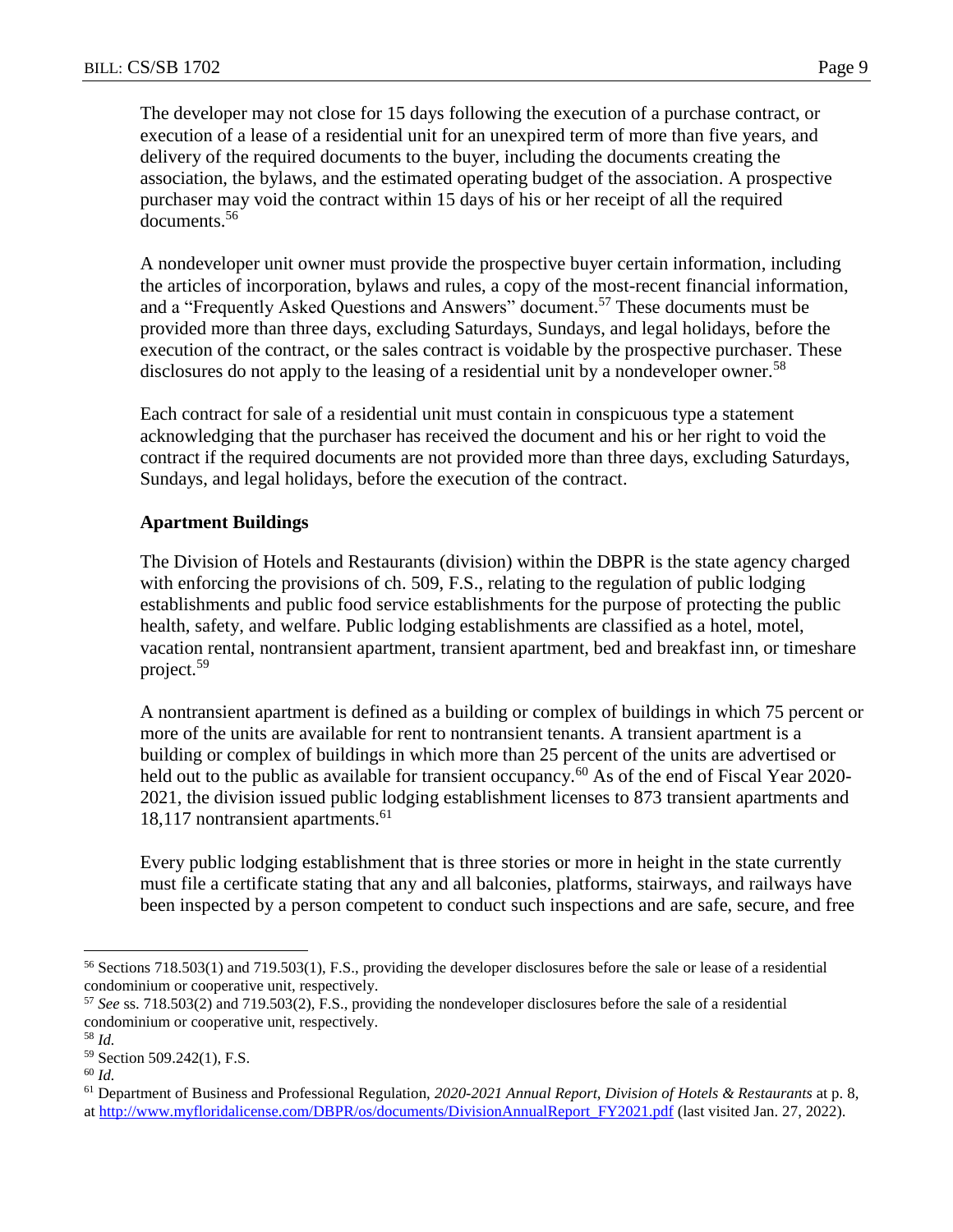of defects.<sup>62</sup> Certificates of balcony inspections must be filed every three years with the division and the applicable county or municipal authority responsible for building and zoning permits.<sup>63</sup>

#### **Architects and Engineers**

#### *Engineers*

Section 471.008, F.S., authorizes the Board of Professional Engineers (board) to adopt rules to implement the provisions of ch. 471, F.S., and ch. 455, F.S., which provides the general licensing procedures for professional licensing of engineers by the DBPR. The board has adopted responsibility rules for the profession of engineering addressing a variety of issues, including the design of structures and fire protection systems.<sup>64</sup>

Section 471.013, F.S., provides the license qualifications for a professional engineer. In order to be licensed as a professional engineer, a person must successfully pass two examinations: the fundamentals examination and the principles and practices examination. Prior to being permitted to sit for the fundamentals examination, an applicant must have graduated from:

- An approved engineering science curriculum of four years or more in a board-approved school, college, or university; or
- An approved engineering technology curriculum of four years or more in a board-approved school, college, or university.<sup>65</sup>

Under s. 471.015(2), F.S., the board must certify for licensure any applicant who has submitted proof of being at least 18 years old and has the required engineering experience. For graduates of an approved engineering science curriculum, the applicant must have a record of at least four years of active engineering experience sufficient to indicate competence to be in responsible charge of engineering. Graduates of an approved engineering technology curriculum must have a record of at least six years of such qualified experience.<sup>66</sup>

#### **Architects**

Chapter 481, part I, F.S., governs the licensing and regulation of architects and related business organizations. The Board of Architecture and Interior Design (board) exists under the DBPR's Division of Professions. The board processes licenses and responds to consumer complaints and inquiries by monitoring activities and compliance within the architecture and interior design industries.

An architect must complete, before licensure, an internship of diversified architectural experience approved by the board.<sup>67</sup> To qualify to take the examination for licensure as an architect an applicant must also graduate from a school or college of architecture with a program accredited by the National Architectural Accreditation Board.<sup>68</sup> Persons who are licensed in

<sup>62</sup> Section 509.2112, F.S.

<sup>63</sup> *Id.*

<sup>64</sup> The responsibility rules are in Fla. Admin. Code Chapters 61G15-30, 61G15-31, 61G15-32, and 61G15-33 (2020).

<sup>65</sup> Section 471.013(1), F.S.

<sup>66</sup> *See* ss. 471.015(2)(a)1. and 2., F.S.

<sup>67</sup> Section 481.211, F.S.

<sup>68</sup> Section 481.209(1), F.S.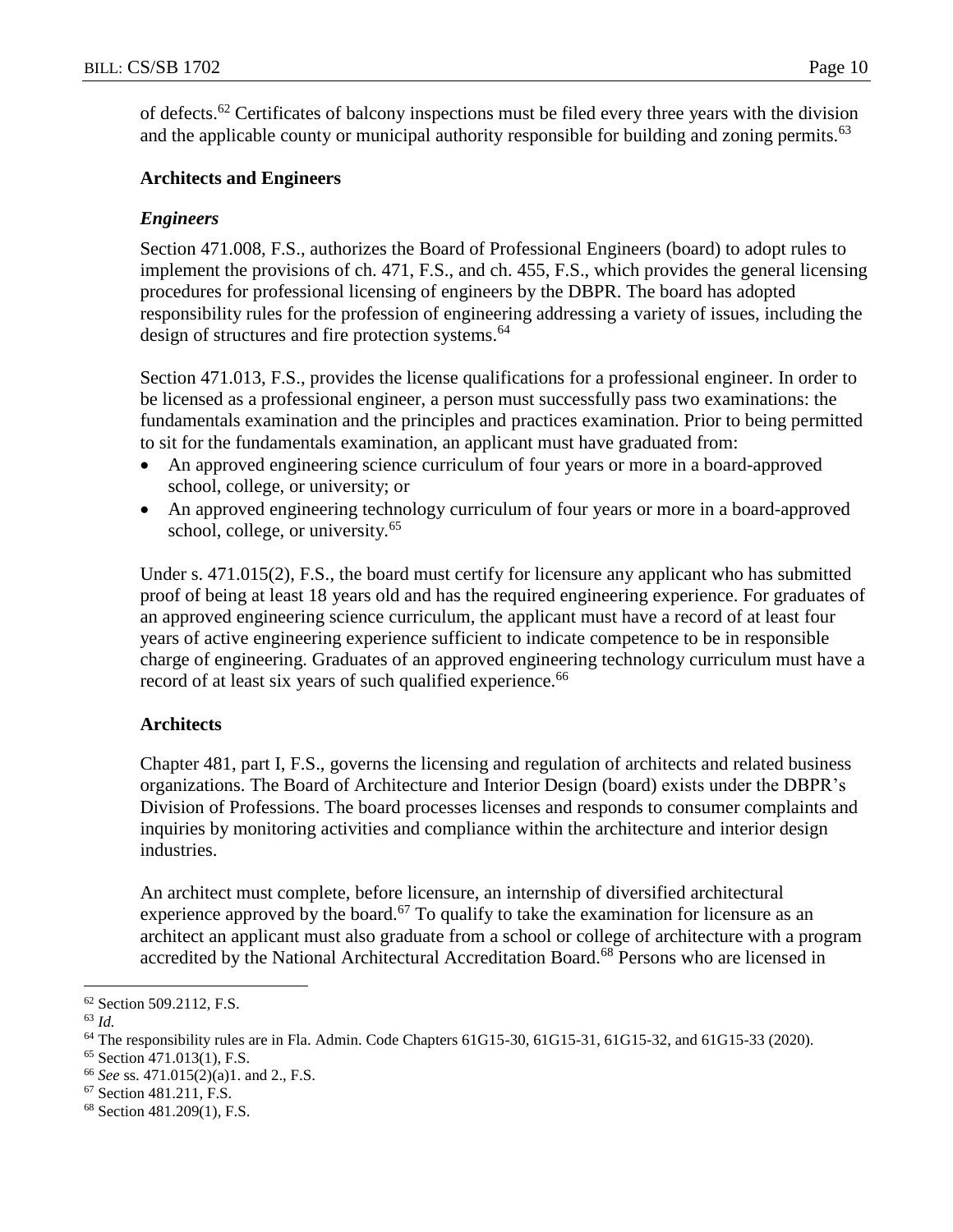another state or jurisdiction may also apply for a license by endorsement.<sup>69</sup> An architect who is licensed in another state who seeks qualification for a license in Florida must complete a twohour class approved by the board on wind mitigation techniques.<sup>70</sup>

# **III. Effect of Proposed Changes:**

The bill creates s. 553.899, F.S. to establish a mandatory structural inspection program for multifamily residential buildings in the state of Florida, and state the following legislative purpose and intent:

The Legislature finds that maintaining the structural integrity of a building throughout its service life is of paramount importance in order to ensure that buildings are structurally sound so as to not pose a threat to the public health, safety, or welfare. As such, the Legislature finds that the imposition of a statewide structural inspection program for aging multifamily residential buildings in this state is necessary to ensure that such buildings are safe for continued use.

The bill provides the term "milestone inspection" means:

[A] structural inspection of a building by a licensed architect or engineer authorized to practice in this state for the purposes of attesting to the life safety and adequacy of the structural components of the building and, to the extent reasonably possible, determining the general structural condition of the building as it affects the safety of such building. The purpose of such inspection is not to determine if the condition of an existing building is in compliance with the Florida Building Code.

Under the bill, multi-family residential buildings greater than three stories must have a milestone inspection conducted by December 31 of the year in which a the building reaches 30 years in age based on the date the certificate of occupancy was issued, and every 10 years thereafter. If such a building is within three miles of a coastline, $<sup>71</sup>$  the timeframes are reduced to 20 years in age, and</sup> every 7 years thereafter.

In addition, if a milestone inspection is required and the building's certificate of occupancy was issued on or before July 1, 1992, the building's initial milestone inspection must be performed before December 31, 2024.

For condominium or cooperative buildings required to have a milestone inspection, the board of administration of the applicable condominium or cooperative association must arrange for the inspection, is responsible for ensuring compliance with all requirements set forth in s. 553.899, F.S., created in the bill, and is responsible for all costs associated with the inspection.

<sup>69</sup> Section 481.213(3), F.S.

<sup>70</sup> Section 481.213(3)(c), F.S**.** 

 $71$  The term "coastline" is defined in s. 376.031, F.S., as "the line of mean low water along the portion of the coast that is in direct contact with the open sea and the line marking the seaward limit of inland waters, as determined under the Convention on Territorial Seas and the Contiguous Zone, 15 U.S.T. (Pt. 2) 1606."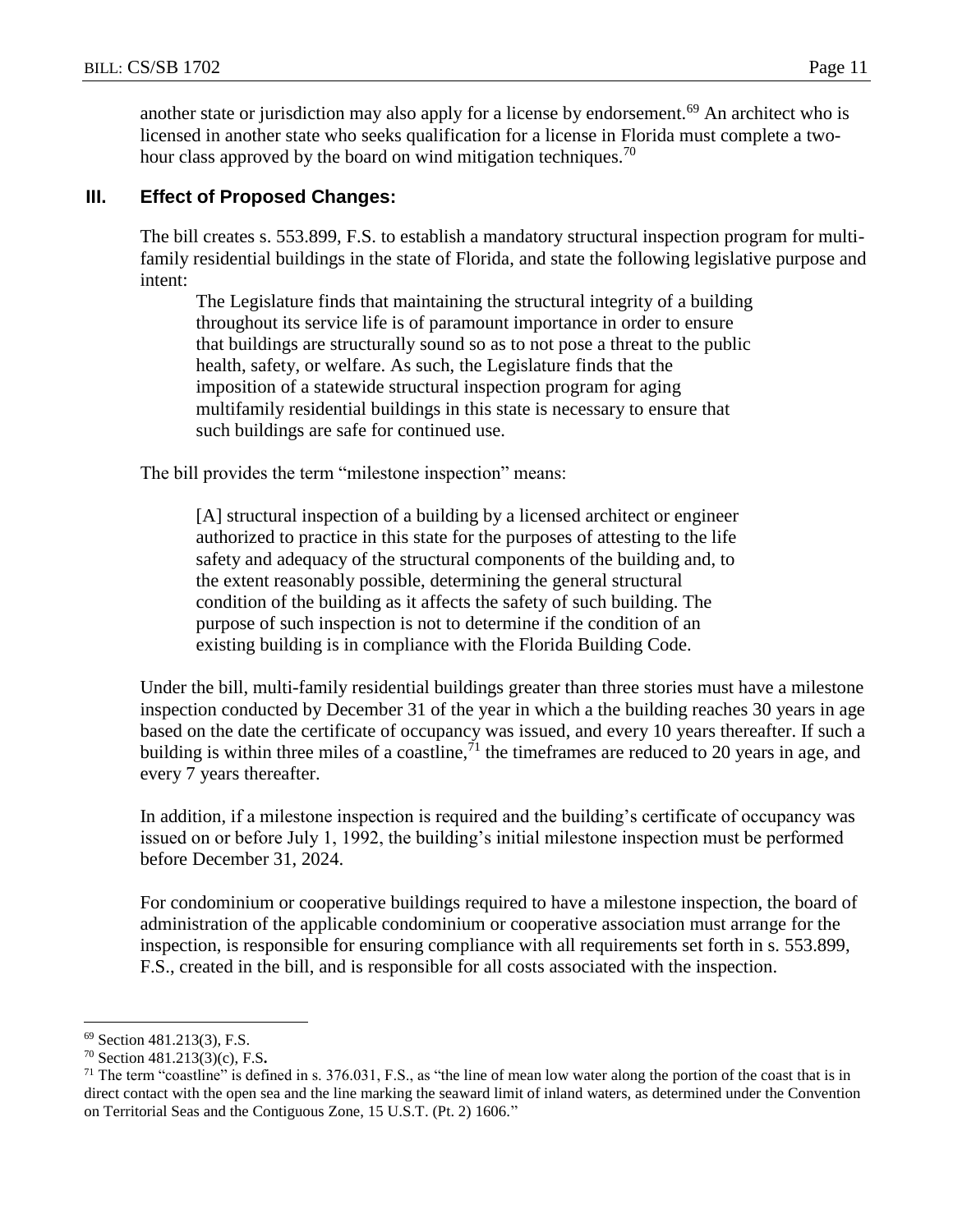The bill provides for a two phase milestone inspection process. Phase one of the inspection requires a licensed architect or engineer to perform a visual examination of all habitable and nonhabitable areas of the building to inspect for structural distress of components and provide a qualitative assessment of the structural conditions of the building. Surface imperfections such as cracks, distortion, sagging, excessive deflections, significant misalignment, signs of leakage, or peeling of finishes constitute signs of structural distress. If the architect or engineer finds no signs of structural distress to any building components under visual examination, phase two of the inspection is not required.

If structural distress is identified during a phase one inspection, the inspector in charge of a phase two milestone inspection must be a licensed engineer or licensed architect with a minimum of five years' experience designing structural components and five years' experience inspecting existing buildings of similar size, scope, and type of construction. A phase two inspection may involve destructive and non-destructive testing at the inspector's direction and may be as extensive or as limited as necessary to assess the damaged areas. As stated in the bill, the purpose of the phase two inspection is to "confirm that the building is safe for its intended use or to recommend a program for fully assessing and repairing damaged portions of the building."

The bill provides that the inspector, when determining testing locations, must give preference to "locations that are the least disruptive and most easily repairable while still being representative of the structure."

Upon completion of a phase one or phase two inspection the engineer or architect must submit a sealed copy of their inspection report to the building owner, any applicable condominium or cooperative board, and the building official in the jurisdiction of the building. Condominium and cooperative boards must distribute the report to all unit owners, regardless of whether there are reported deficiencies, and if the association is required to have a website, the board must publish the report on the website.

The bill provides that local enforcement agencies may prescribe timelines and penalties with respect to compliance with milestone inspection requirements set forth in the bill.

The bill adds all milestone inspection reports as official records to be maintained by a condominium or cooperative association, and which must be provided for buyer review in condominium and cooperative unit resales along with other nondeveloper disclosures.

The bill directs the Florida Building Commission to establish "comprehensive structural and life safety standards for maintaining and inspecting all building types and structures" in Florida by December 31, 2022 to supplement the requirements set forth in the bill, and to make them available for adoption by local governments at their discretion.

The bill takes effect July 1, 2022.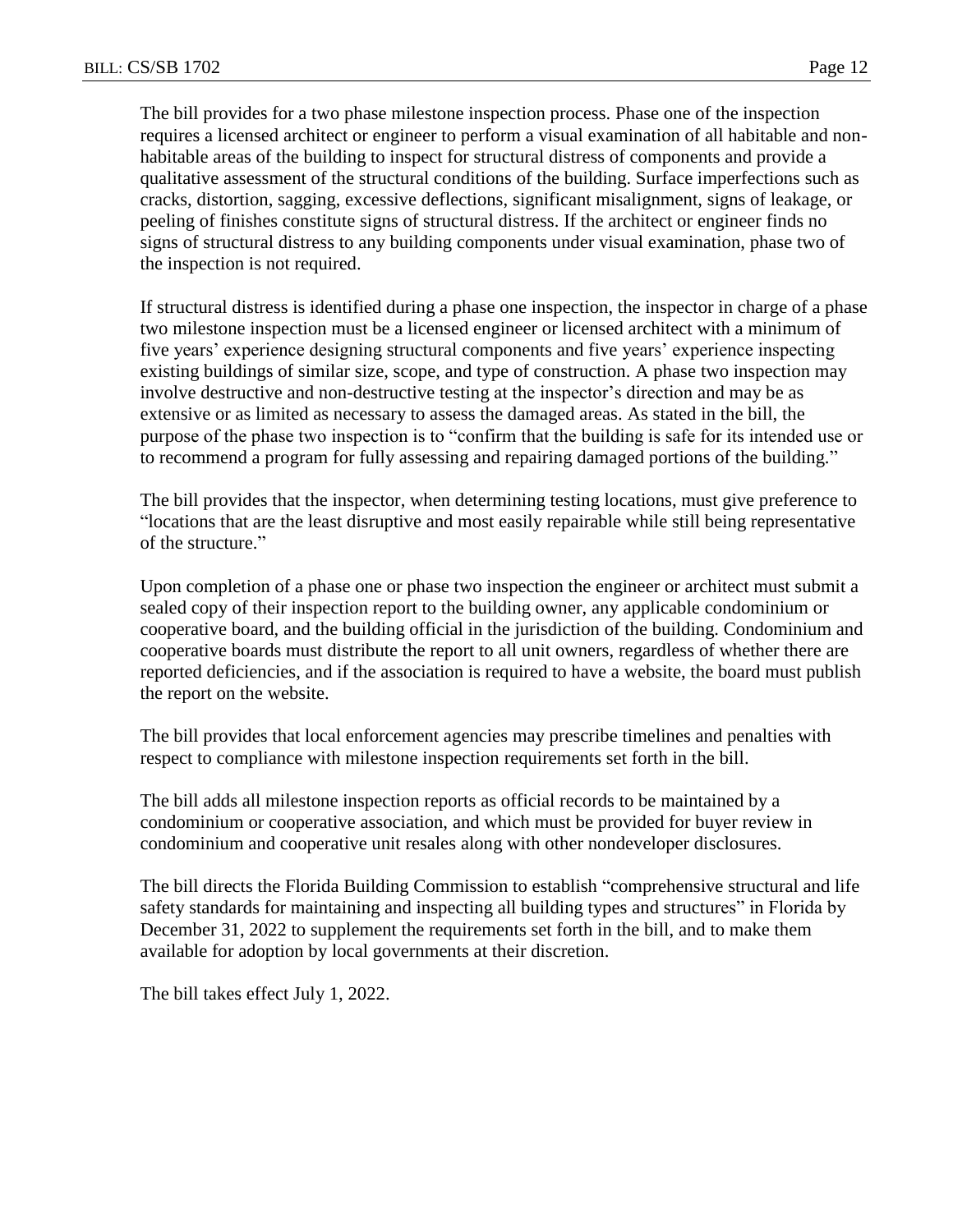# **IV. Constitutional Issues:**

A. Municipality/County Mandates Restrictions:

The bill will require county and municipal building departments to expend funds to comply with the provisions of the bill. However, counties and municipalities retain the ability to charge fees to accommodate such expenses. For example, a county or municipality may decide to charge a filing fee for inspection reports submitted to the building department. As such, the bill does not appear to be a mandate.

B. Public Records/Open Meetings Issues:

None.

C. Trust Funds Restrictions:

None.

D. State Tax or Fee Increases:

None.

E. Other Constitutional Issues:

None.

# **V. Fiscal Impact Statement:**

A. Tax/Fee Issues:

None.

B. Private Sector Impact:

Apartment building owners and condominium and cooperative associations of buildings which meet the milestone inspection requirements will see increased costs associated with the inspection and possible restoration of the buildings. According to the Florida Building Commission comments in the analysis of the bill by the DBPR, the cost of these types of inspections will vary considerably based on the size of the building.<sup>72</sup> The recertification and building safety inspections currently being conducted in Miami-Dade and Broward counties can cost as much as \$20,000 to \$40,000 for the inspection of a 15 to 20 story condominium, and between \$2,000 and \$4,000 for the inspection of a small commercial building. Any remedial work to remedy issues identified during the inspection would be in addition to these costs.<sup>73</sup>

<sup>72</sup> *See* Department of Business and Professional Regulation, *2022 Agency Legislative Bill Analysis for SB 1702* at p. 7 (Jan. 7, 2022) (on file with the Senate Committee on Regulated Industries).

<sup>73</sup> *Id*.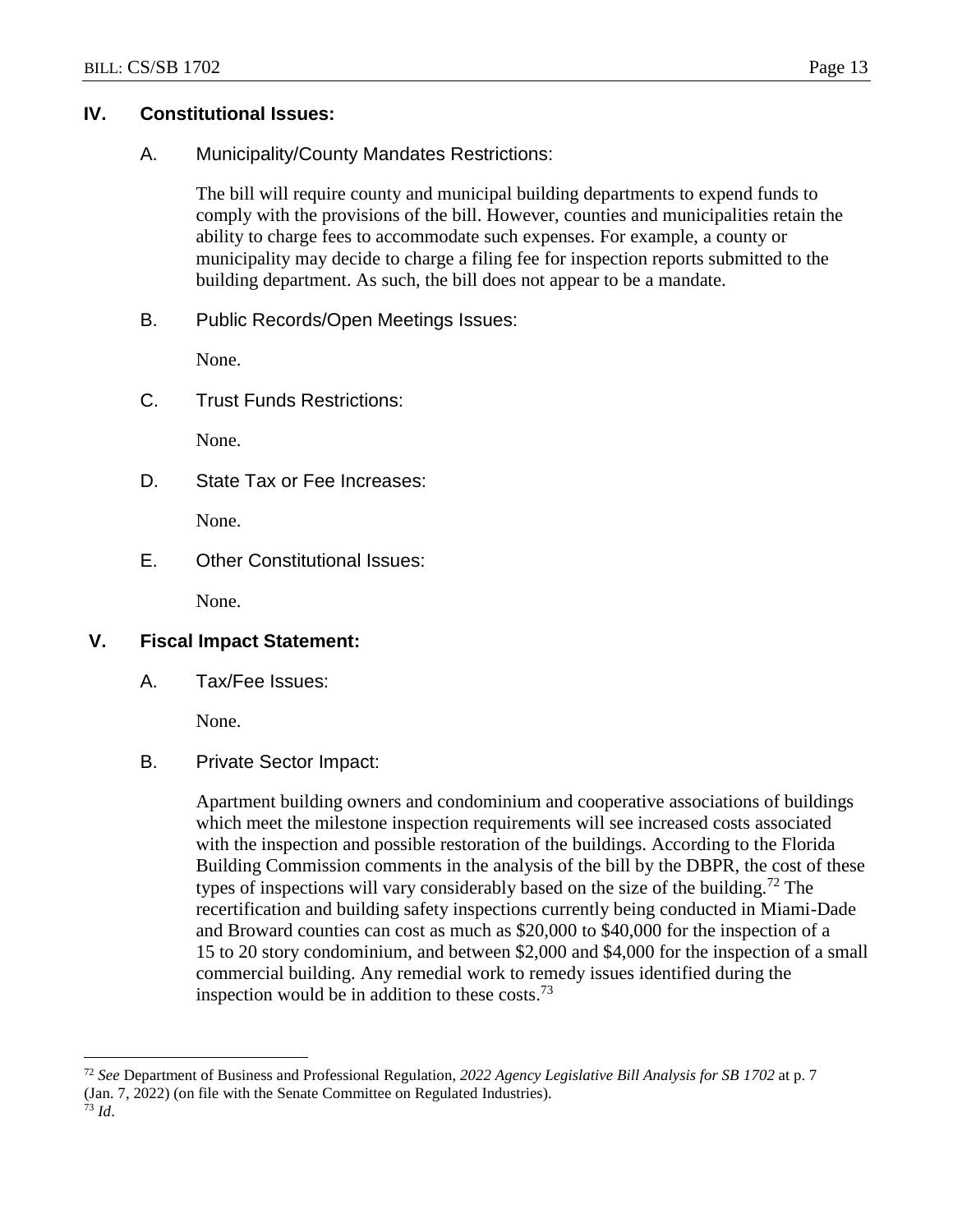Licensed architects and engineers will experience a significant increase in demand for their services as a result of the bill.

C. Government Sector Impact:

The bill will likely result in additional costs for county and municipal building departments to comply with the requirements of the bill. Specifically, counties and municipalities will need to establish internal procedures and possibly procure software to track the ages of multi-family residential buildings, provide notice to affected building owners, and manage milestone inspection reports submitted by inspectors. Additional staffing may be needed to enforce the inspection requirements and address noncompliance with the requirements of the bill. However, counties and municipalities may choose to charge certain fees to building owners to accommodate the costs associated with the bill.

According to the Florida Building Commission comments in the analysis of the bill by the DBPR, the Florida Building Commission will need to appoint a workgroup of approximately 10 to 12 members to develop the comprehensive structural and life safety standards for maintaining and inspecting buildings and structures, as required by the bill. The workgroup will likely need two to three onsite meetings, which is estimated to cost between \$5,000 and \$10,000, based on the cost of previous onsite Florida Building Commission meetings.<sup>74</sup>

Additionally, the Florida Building Commission will likely need to hire a group of experts to assist with the development of the maintenance and inspection standards, the cost of which is indeterminate.<sup>75</sup>

# **VI. Technical Deficiencies:**

None.

# **VII. Related Issues:**

None.

# **VIII. Statutes Affected:**

This bill substantially amends the following sections of the Florida Statutes: 718.111, 718.503, 719.104, and 719.503.

This bill creates section 553.899 of the Florida Statutes.

<sup>74</sup> *Id.*at 6-7.

<sup>75</sup> *Id.*